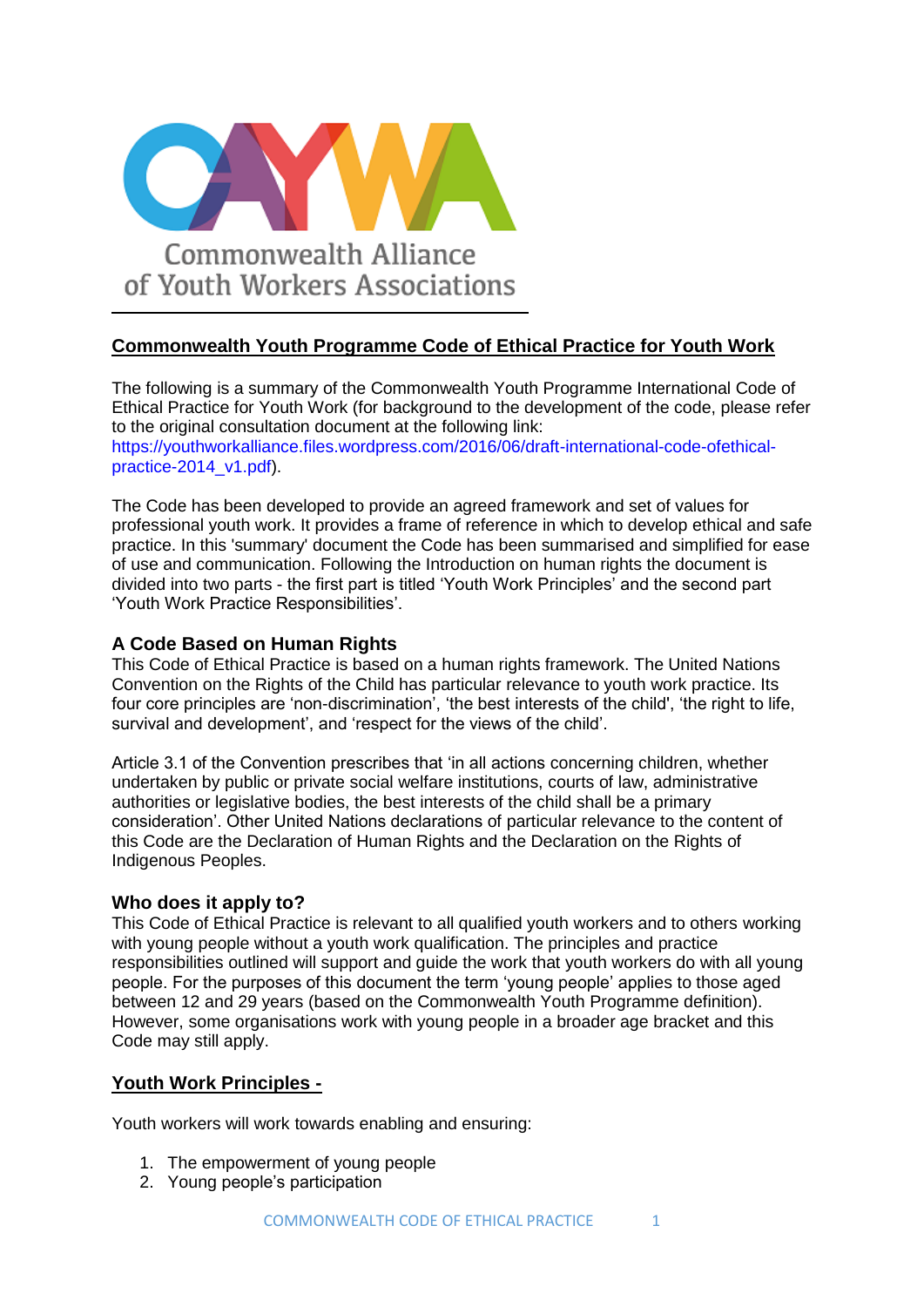- 3. Social justice for young people
- 4. The safety of young people
- 5. Respect for young people's human dignity and worth
- 6. Young people's connectedness to important people in their lives, such as family and community
- 7. Positive health and wellbeing outcomes for young people
- 8. The positive transitions and healthy development of young people.

# **Youth Work Practice Responsibilities -**

To work ethically within a human rights framework with young people, youth workers will adopt the following practice responsibilities.

## **Young People as the Primary Consideration**

The primary consideration and key responsibility of the youth worker is the young people with whom they work.

## **Duty of Care**

Youth workers will act in the best interests of young people, avoid exposing them to physical, psychological or emotional harm or injury, and always uphold the principle of 'do no harm'.

## **Privacy and Confidentiality**

Youth workers respect young people's rights to privacy and confidentiality.

#### **Boundaries**

The youth work relationship is strictly professional. Professional boundaries intentionally protect both the young person and the worker. Youth workers will maintain the integrity of these limits.

#### **Transparency, Honesty and Integrity**

Youth workers will be open and honest with young people, enabling them to access information to make choices and decisions in their lives and in relation to their participation in youth work activities. Youth workers will act with integrity, adhering to the principles and practice responsibilities of their profession.

#### **Social Context**

Youth workers will recognise the impact of social and structural forces on young people, so that their practice is responsive to young people's experiences and needs and to break down barriers that restrict young people's life opportunities.

#### **Anti-Oppressive Practice: Non-Discrimination, Equity and Self-Awareness**

Youth workers will ensure that equality of opportunity is promoted and will enable and encourage young people to respect and celebrate their own and others' cultural backgrounds, identities and choices.

#### **Cooperation and Collaboration**

Youth workers will cooperate and collaborate with others, including families, in order to secure the best possible outcomes for young people.

#### **Knowledge, Skills and Self-Care**

Youth workers will keep abreast of the information, knowledge and practices needed to meet their obligations to young people.